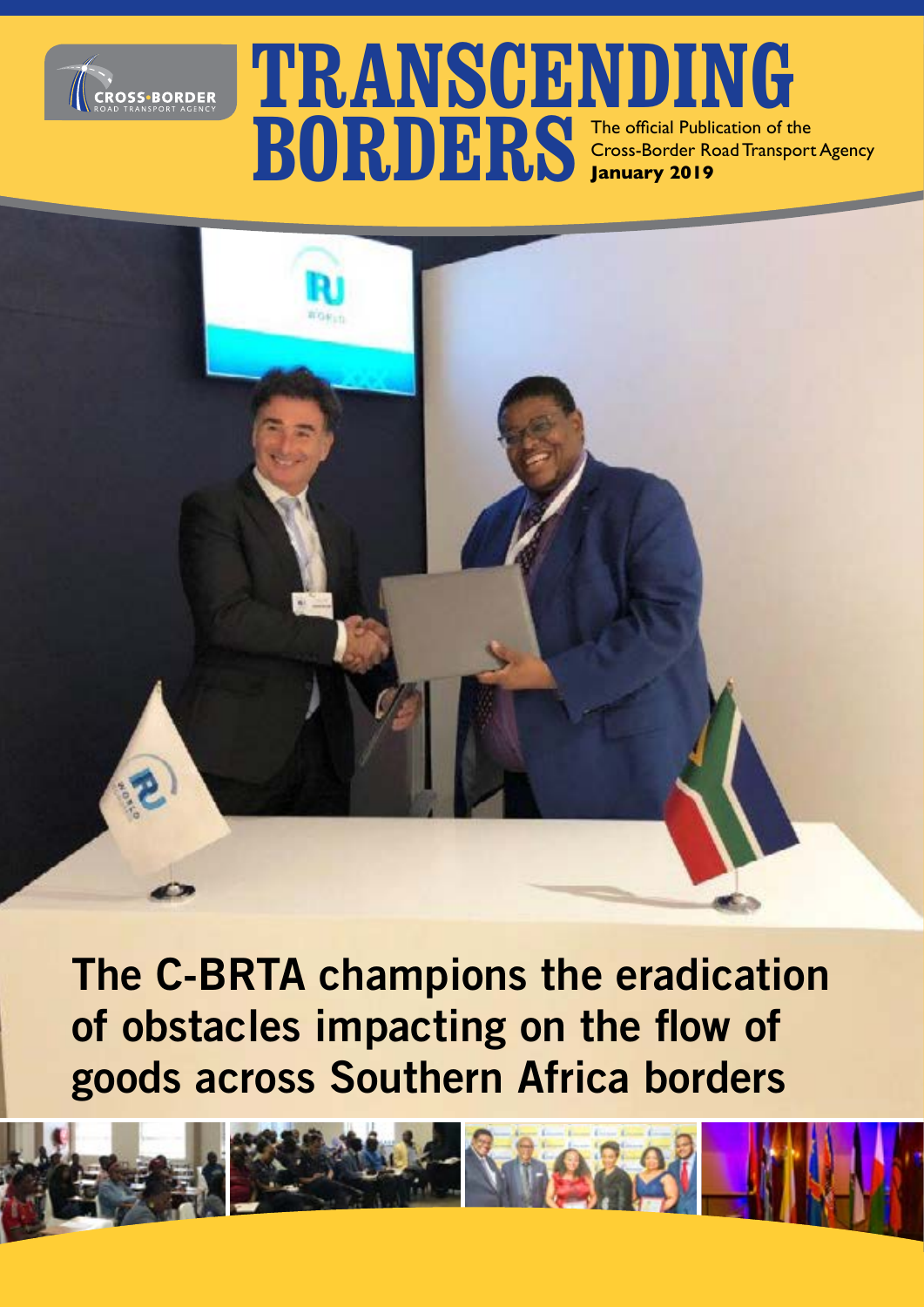# **CONTENTS**



# CONTENTS<br>Erom the CEO's Desk

| The C-BRTA signs a MoU with the International Road  2    |
|----------------------------------------------------------|
| C-BRTA Cross-Alive 2018 Road Safety programme3           |
| <b>C-BRTA engages with the South West</b>                |
| Gauteng College on a Knowledge Seminar  3                |
| C-BRTA Participates in the SADC Ministers for ICT,       |
| Information, Transportation and Meteorology Meeting 4    |
| <b>Cross Border Road Transport address Challenges on</b> |
|                                                          |
|                                                          |
|                                                          |
|                                                          |
|                                                          |

### **VISION**

The champion of free-flowing Inter-State operations.

### **MISSION**

We spearhead the unimpeded flow of Inter-State operations thereby facilitating sustainable social and economic development.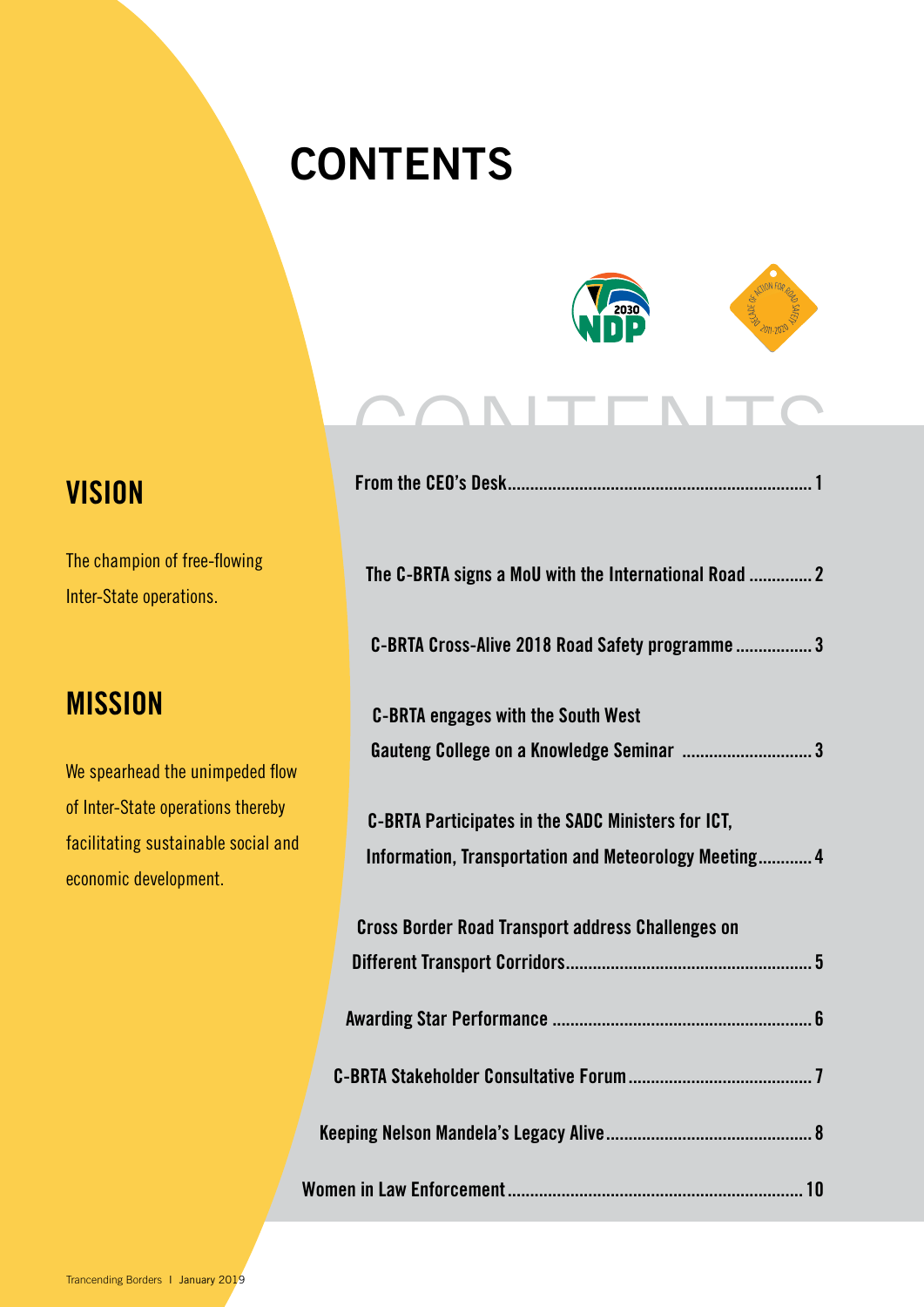## FROM THE **CEO'S DESK**

#### **Dear Readers**

**As we begin the last quarter of the Cross Border Road Transport Agency (C-BRTA)'s financial year and the beginning of 2019, let me welcome you to the second** Transport Agency (C-BRTA)'s financial year and the instalment of the Transcending Borders publication.

2018 was a significant year for the C-BRTA as we celebrated our 20th anniversary in the same year as the commemoration of 100 years since the birth of two of our two struggle icons Mama Sisulu and Tata Mandela. This milestone offered us an opportunity to reflect on what we have achieved since our establishment in 1998 to where we are currently and also what we aim to achieve going forward. One of the key achievement that we executed in the latter part of 2018, was a Memorandum of Understanding with the International Road Transport Union which will serve to boost the efficiency of international road transport in Southern Africa and put in place frameworks for regulating access to the regional transport market, to read more on this MoU go to page 2.

You will also read about our participation in the SADC Ministers for ICT, Information, Transportation and Meteorology Meeting, wherein the Cross-Border Road Transport Regulators Forum (C-BRTRF) Strategy and Action Plan, which the C-BRTA Chairs, was commended. We also held our bilateral meetings with the Democratic Republic of Congo and Eswatini to address challenges faced by operators on the different corridors. As the champions in facilitating the free flow of goods and persons in the region, the C-BRTA strives to ensure that we have a seamless working relationship with our stakeholders in both

the public and private sector. It is to this end that we hosted a Consultative Stakeholder Forum which serves to strengthen our relationship with stakeholders, more on this forum is on page 7

While on the issue of executing our mandate, this cannot be achieved without the dedication of the C-BRTA staff members and staff appreciation, an area in which I take pride. In 2018, we hosted the second Annual Performance Awards. This was a bigger and better event, which aimed to recognize exemplary staff members who demonstrated a dedicated commitment to the pursuit of excellence, this event was also special because we conferred the Albertina Sisulu award to two deserving employees.

In this edition of Transcending Borders you will find informative stories around our activities and interventions in the industry in the form of workshops, key meetings, gender appreciation and staff community activity.

I trust you will enjoy reading the Transcending Borders publication and your feedback matters as it will enable us to improve on this publication.

Wishing You a Prosperous 2019.

Regards,

#### **Sipho Khumalo**

CEO: Cross-Border Road Transport Agency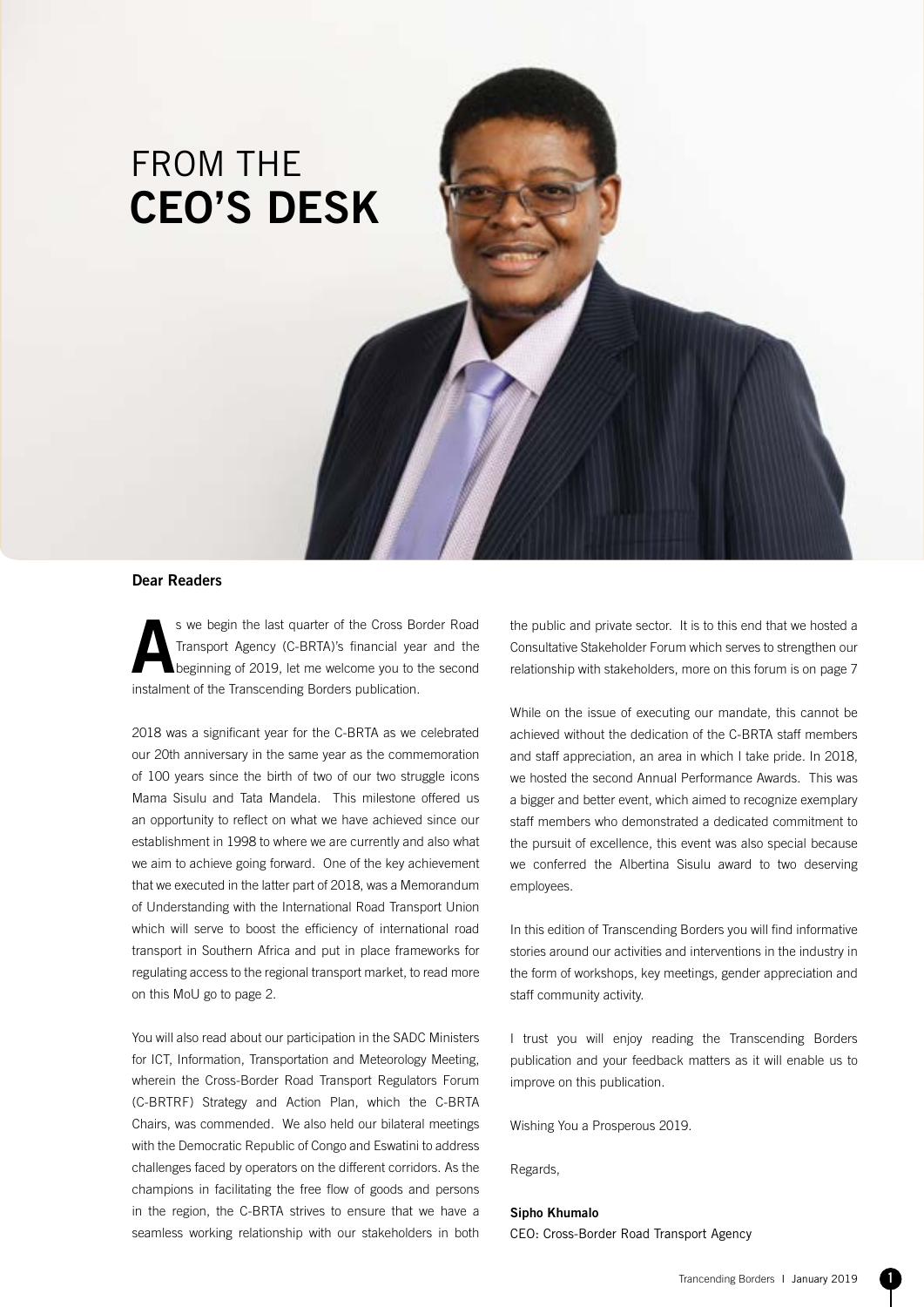# **The C-BRTA**  signs a MoU with **the International Road Transport Union (IRU)**





**T** he C-BRTA signed a Memorandum of Understanding with the International Road Transport Union to cooperate on ensuring an efficient cross border transport. More to this to further explore the implementation of the Transport Internationax Routiers (TIR) system, which will boost the efficiency of international road transport in Southern Africa and put in place frameworks for regulating access to the regional transport market. The Trans-Kalahari Corridor, which links Gauteng, the Province around South Africa's main manufacturing hub – Johannesburg, with markets in Namibia and Botswana, and the port of Walvis Bay in Namibia has been highlighted for possible TIR pilot operations.

Through this MoU the two institutions will establish a framework for cooperation in the area of road transport which aims to reduce obstacles to the movement of goods by road in Southern Africa. At this signing ceremony Umberto de Pretto, IRU Secretary General said, "Some of the world's highest trade costs can be found in Africa and IRU is working to support governments and the private sector to reduce these costs." In his statement Sipho Khumalo, the C-BRTA CEO mentioned that "this is the beginning of a relationship that will be beneficial to both parties and I look forward to working together with the International Road Transport Union on various cross border road transport initiatives with a view to improving the flow of goods across the Southern Africa borders"

#### **Scope of Cooperation**

- a. To collaborate on the possible implementation of TIR in crossborder corridors in Southern Africa;
- b. The C-BRTA to lead on facilitation of discussions with relevant Southern African stakeholders in order to obtain buy in and support for TIR;
- c. IRU to provide advisory and technical support on:
	- training and sensitisation on all aspects related to accession to the TIR Convention, and implementation of the TIR Convention;
	- leveraging TIR to achieve the objectives of the Linking Africa Plan (LAP) being championed by the C-BRTA;
	- enhancing the Operator Compliance Accreditation Scheme being championed by the C-BRTA by developing synergies with the TIR system;



- the SADC established Cross Border Road Transport Regulators Forum – currently chaired by South Africa (C-BRTA); and
- Training on implementing OCAS and the MCBRTA, training of regulators, training of CBRTRF members through workshops.
- d. With respect to the TIR Convention, the C-BRTA will be the vehicle to setting up mechanisms for exploring the opportunity for driving TIR implementation in the SADC region;
- e. At the level of SADC region, the cross-border road transport regulators forum would be engaged with a view to partner with IRU e.g. in setting up the capacity building institution for SADC. Such activities would build on IRU's experience of best practices elsewhere in Africa and throughout the globe;
- f. CBRTA and IRU will jointly compile a programme of action that is built on the experiences of IRU. The programme of action will then be discussed at the CBRTRF;
- g. the establishment of the National/ Regional Transport Training Academy;

#### **Overview of the IRU**

The IRU is the global industry association for road transport, driving the sustainable mobility of people and goods throughout the world. IRU is active in over 100 countries, with members ranging from national goods transport associations, chambers of commerce, major road transport service providers and manufacturers, through to key stakeholders in the collective passenger transport by road sector.

#### **About the TIR**

The TIR is a globally applicable international customs transit system, underpinned by the United Nations TIR Convention. It enables goods to be shipped from a country of origin, through transit countries, to a country of destination using a single customs guarantee and harmonised documentation and information exchange that is accepted in all countries that are parties to the Convention. Its objective is to cut the cost and time of moving goods across borders, whilst also providing Customs with a secure guarantee for the revenue owing, should the goods be diverted in transit.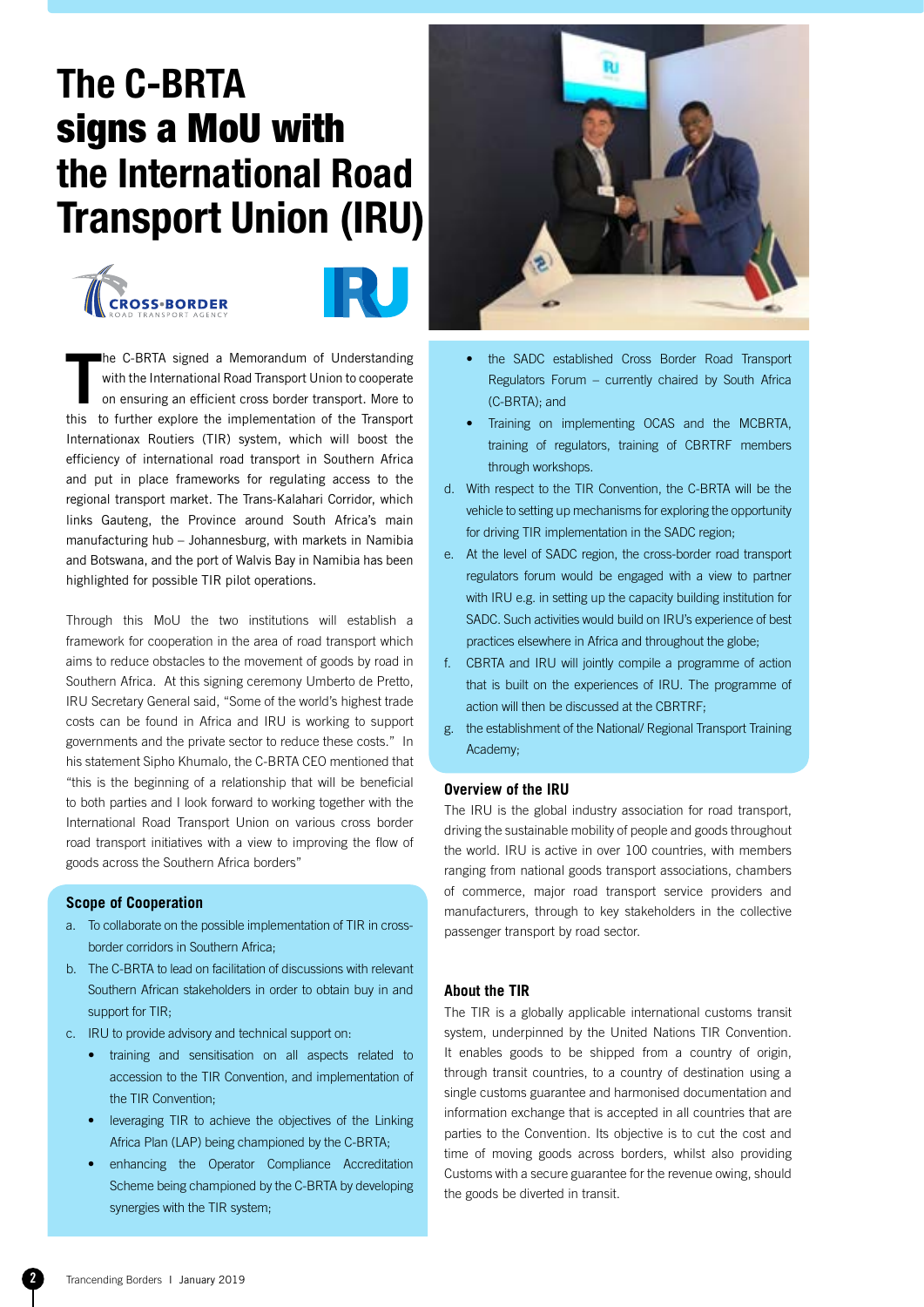



### **C-BRTA Cross-Alive**  2018 Road Safety programme

**South Africa continues to experience a high number of road carnages despite efforts set out to combat the scourge. These road carnages are exceptionally high** road carnages despite efforts set out to combat the during the festive period due to increased traffic volumes in the major routes resulting in increased traffic risk incidents. These risk areas require resolute intervention strategies aimed at increasing road safety awareness and education. It is to this end that the C-BRTA hosted the Minister of Transport, Dr Bonginkosi Nzimande at the 2018 Cross-Alive Road Safety Campaign programme, a C-BRTA's flagship project that aims to educate and create awareness on road safety issues which took place at the Beitbridge border post in Musina, Limpopo province, the busiest commercial port of entry into South Africa. The Minister, who did a walkabout of the Beitbridge border post, was accompanied by the Deputy Minister of Police Bongani Mkongi and the Deputy Minister of Small Enterprises Cassel Mathale.

During his walkabout, the Minister, noted the need to upgrade the current infrastructure at BeitBridge so as to ensure quick passage of vehicles and pedestrians.

"There are quite a number of challenges like these cars that are supposed to be in transition, but also a number of pedestrians who cross mainly from Zimbabwe side to come and buy in South Africa. It is a lot of people and this requires a huge infrastructure from government if we are going to properly manage our border post so we really need to pay attention." said the Minister.

The CBRTA partnered with other law enforcement authorities such as the South African Police Service (SAPS), the South African National Defence Force (SANDF), South African Revenue Service (SARS), Zimbabwe Vehicle Inspectorate Division, Malawi Road Traffic and Safety Services, the Road Traffic Management Corporation (RTMC), Road Traffic Infringement Agency (RTIA), Road Accident Fund (RAF), South African National Roads Agency Limited (SANRAL), Musina Provincial and local Traffic Police, the Department of Home Affairs as well as the National Traffic Police with a key objective of promoting road safety to all road users.

### C-BRTA engages **with the South West Gauteng College**  on a Knowledge Seminar

**T** he C-BRTA hosted a Knowledge Seminar at the South West Gauteng College (SWGC), Soweto Campus on the role of transport in boosting intra-Africa Trade and Industrialization. Attended by students and lecturers in the field of transport and logistics, this Knowledge Seminar, offered an opportunity for students to get a thorough understanding of cross border transport and its role and impact in the socio-economic development of countries in Southern Africa.

Lecturers who were in attendance, expressed their gratitude and indicated that this was an opportunity to boost the morale of students. They further requested frequent engagements with the C-BRTA where they can also be exposed to the operations of the Agency in the cross border road transport industry.



The SWGC George Tabor Campus, has about 150 students in the field of Transport and Logistics and this engagement paved the way for a further collaboration between the C-BRTA and the SWGC on research and developments in the cross border road transport industry.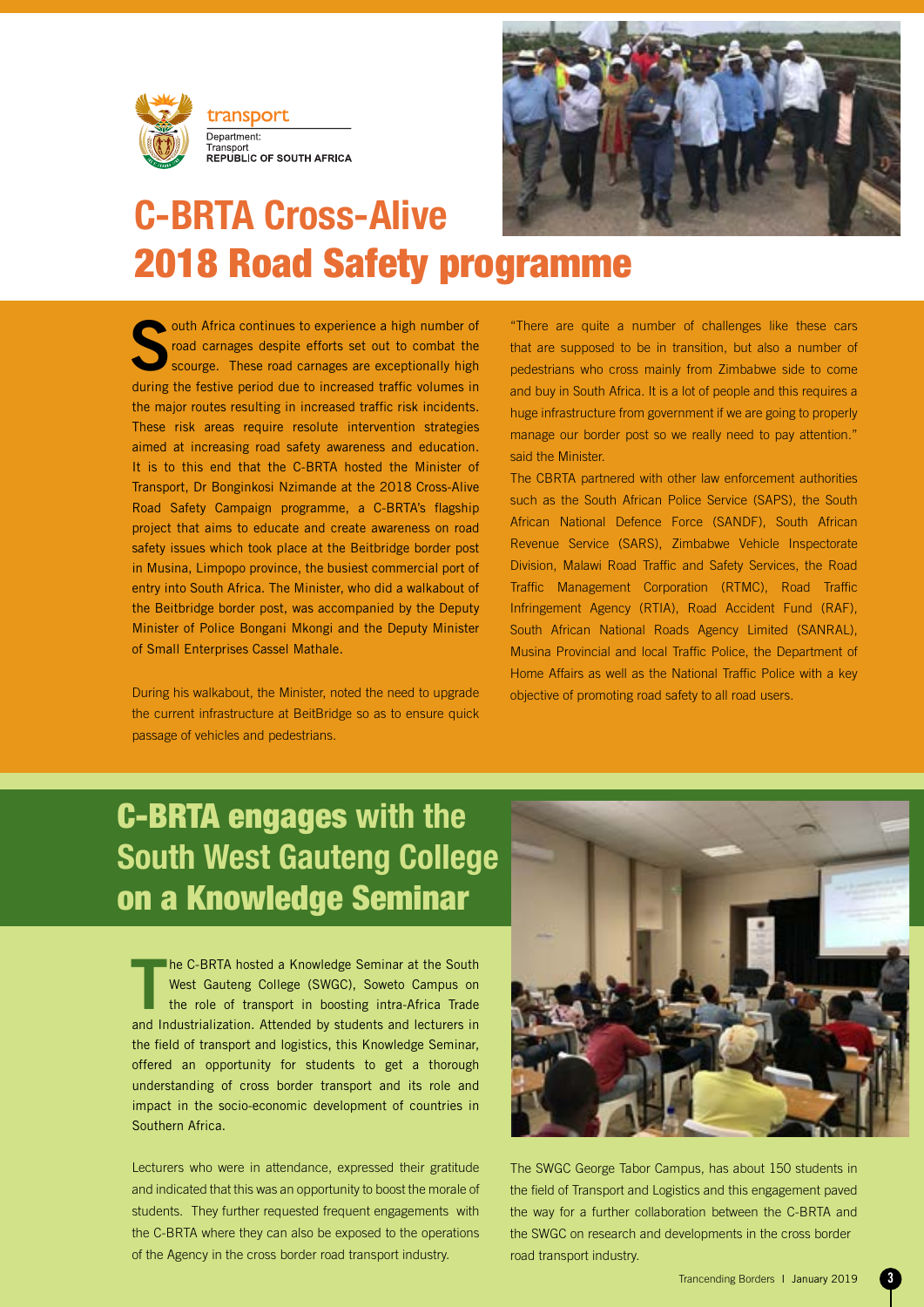

### **C-BRTA Participates in the SADC Ministers for ICT, Information, Transportation and Meteorology Meeting**

**O**n September 27<sup>th</sup> 2018, a C-BRTA delegation led<br>by the CEO, Sipho Khumalo attended the Southern<br>African Development Community (SADC) Ministers by the CEO, Sipho Khumalo attended the Southern for Information and Communication Technologies (ICT), Public Information, Transport and Meteorology meeting that took place in Windhoek, Namibia.

Hosted by the Government of the Republic of Namibia, this meeting, was attended by Ministers or their representatives from Angola, Botswana, Comoros, DRC, Eswatini, Lesotho, Malawi, Mauritius, Mozambique, Namibia, South Africa, United Republic of Tanzania, Zambia and Zimbabwe. The objective of this meeting was to deliberate on several issues of importance to the region in the four sectors in relation to Infrastructure in support of regional integration.

The SADC Ministers noted the progress on the implementation of the Tripartite Transport and Transit Facilitation Programme (TTTFP) which is assisting Member States to harmonise road transport laws, policies, regulations, systems and standards, and approved their programmes. The TTTFP is assisting with preparations to enable legislation to give effect to the provisions of the Vehicle Load Management Agreement and the Multilateral<br>Cross Border Road Transport Agreement. Cross Border Road Transport Agreement.

The SADC Ministers further noted the Cross-Border Road Transport Regulators Forum (C-BRTRF) Strategy and Action Plan, which seeks to identify and mitigate causes to Africa's triple challenges, namely the poor intra-continental transport system performance, the low levels of intra-Africa trade and stagnant industrialisation levels. Interventions to these challenges are anchored in the C-BRTA's Linking Africa Plan.

The recommendations of the Senior Officials meeting position the C-BRTA's Linking Africa Plan as a key pillar in the operationalisation of the C-BRTRF, a structure of the SADC region's cross-border road transport regulatory authorities.

The C-BRTA has been tasked to continue championing efforts toward the implementation of interventions and reforms that respond to the identified causes, with the Regulatory Practice Harmonisation agenda as a critical identified intervention.

The meeting was an affirmation of the C-BRTA's notable contribution toward the integration of the SADC region through the regulation of international road transport.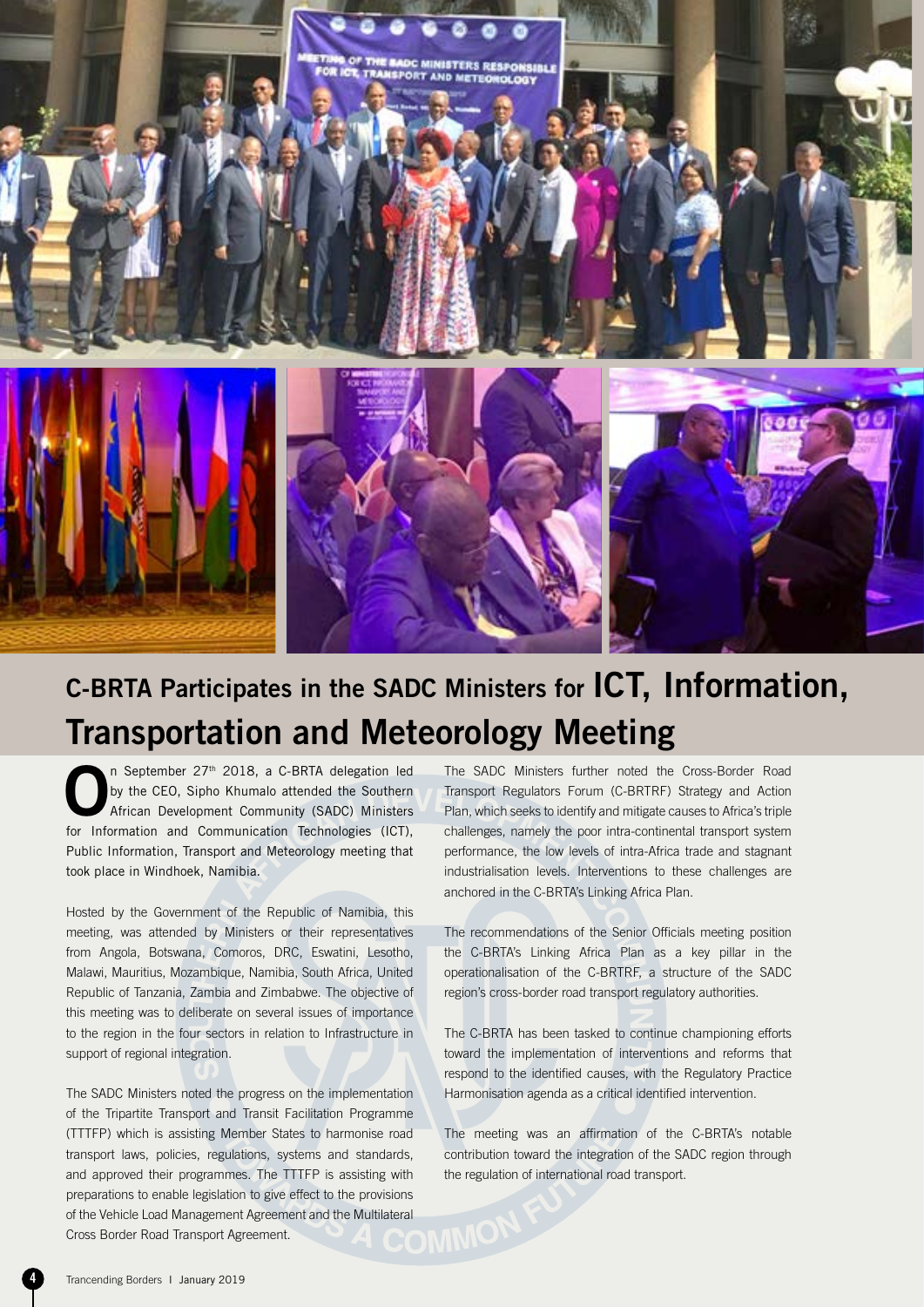### Cross Border Road Transport address **Challenges on Different Transport Corridors**



**T** he C-BRTA regularly engages various route committees on matters pertaining to cross-border routes and related issues. It is in this light that the C-BRTA hosted two Joint Route Management Group (JRMG) and Joint Committee (JC) meetings with  $(1)$  Eswatini from the 25 to 26<sup>th</sup> of October 2018 in Pretoria and with (2) the Democratic Republic of Congo from 1st to 2nd of November 2018 in Pretoria.

30 passenger operators from both Eswatini and South Africa attended the Eswatini and South Africa JRMG meeting to engage on matters that affect these operators on the Eswatini South Africa route. Matters raised amongst others, focused on the establishment of the one stop border post at Oshoek border post and illegal cross operations between the two countries.

Matters raised at The Democratic Republic of Congo and South Africa JRMG that took place on the 1st of November 2018 amongst others focused on Visa requirements for DRC drivers, Law enforcement procedures and harmonisation of Regulatory requirements. About 20 cross border operators from both countries attended this meeting to highlight matters that affect these operators on the Democratic Republic of Congo South Africa route.

JRMGs, play a significant role in enabling the Agency to facilitate partnerships with SADC member states. These partnerships, serve to enhance the efficiency of the crossborder road transport agency as enshrined in the SADC Protocol on Transport, Communication and Meteorology in the Southern African Development Community (SADC) region.

Article 3.2, paragraph (a) of the protocol states that in supporting Road Transport Route Management Groups, "Member states shall apply the following principles, the right of freedom of transit for persons and goods" and paragraph (e) "the right of individual Member State to negotiate access and freedom of transit rights consistent with the principles in the Protocol, while negotiating the individual needs of Member States may require specific bilateral agreements".

The JC meeting, follows directly after the JRMG. This meeting, which comprised of officials representing mainly Transport, Immigration, Customs, Trade and Industry, Environmental Affairs and Police Departments of South Africa and Eswatini was held on the 26th of October. The South Africa and Democratic Republic of Congo JC, was on the 2nd of November 2018. This meeting offers a platform for the officials to deliberate and make decisions on matters that were raised at the JRMG meeting by the operators.

The C-BRTA, regularly hosts JRMGs and JCs with other countries in Southern Africa who have signed bilateral and Multi-lateral agreements with South Africa in relation to crossborder road transport. The objective of these engagements is to facilitate transportation and trade in the SADC region, therefore fulfilling the mandate of the region as prescribed in the Protocol.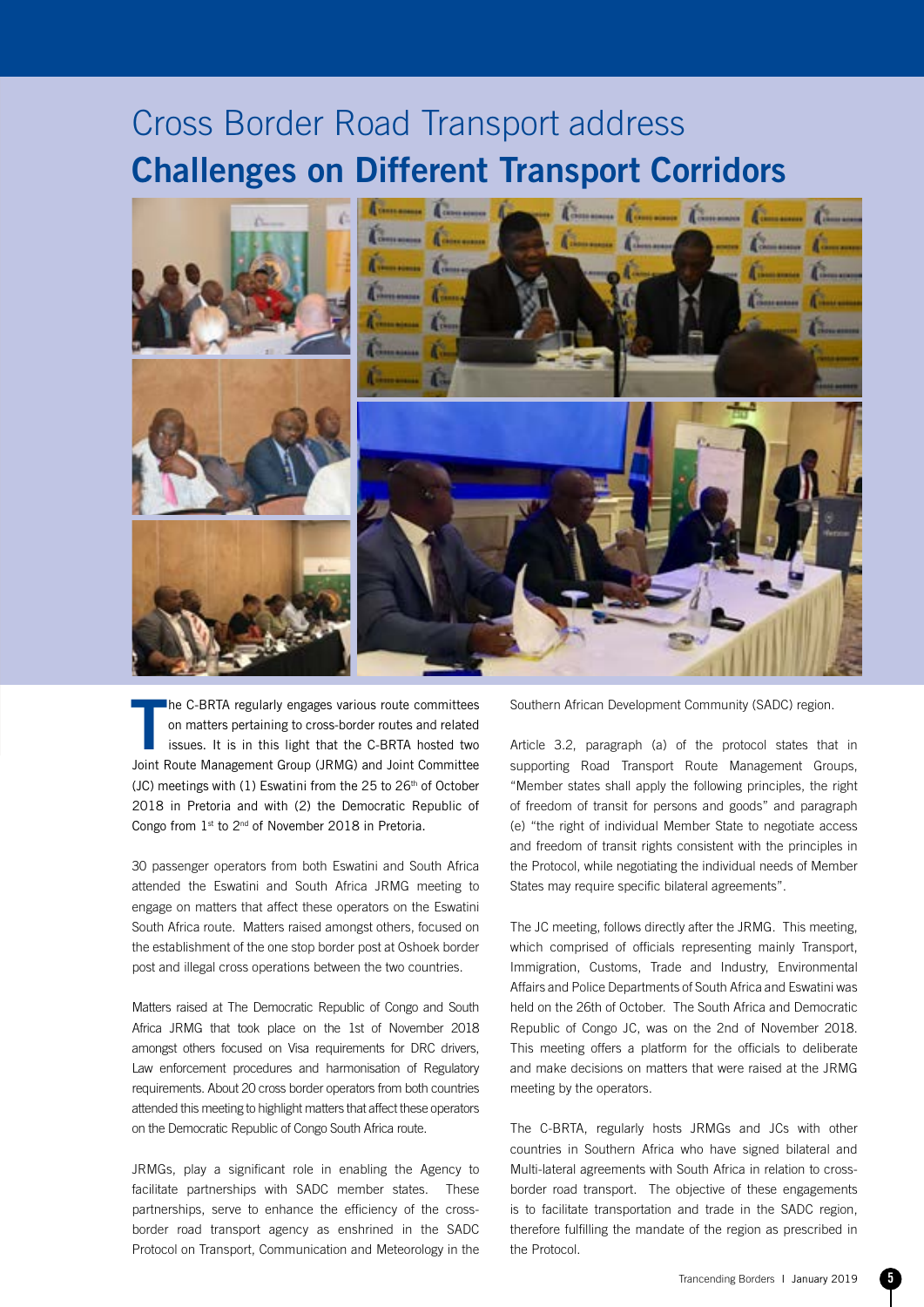# **C-BRTA AWARDING STAR PERFORMERS**





**I** n its second year running, the Cross-Border Road Transport Agency (C-BRTA) held its annual Staff Performance awards on August 24<sup>th</sup>, to recognize exemplary employees who demonstrated a commitment to the pursuit of excellence and a level of performance that exceeds the values and standards of the C-BRTA. Established in 1998, 2018 marks the 20th Anniversary of the C-BRTA which is the same year as the centenary of the former President, Tata Nelson Mandela and ANC Stalwart Mama Albertina Sisulu.

Deputy Minister of Transport, Honorable Sindisiwe Chikunga, in delivering the keynote address, encouraged participants to emulate the noble values of service by these two struggle icons and commit to giving themselves in mobilising all sectors of society to act against gender-based violence and discrimination in all its forms. The Minister, further emphasized the principle observed by Tata Nelson Mandela that what counts in life is not the mere fact that we lived, it is what difference we have made to the lives of others that determines the significance of the life we lead.

Minister Chikunga also alluded to the commendable growth of the agency "For those of us who witnessed the evolution of the C-BRTA, who were part of the journey of seeing this Agency emerge from a sorry state, once characterised as a sinking ship, to an entity that the South African government can be justly proud of! We say to you: Congratulations for a job well executed."

In honour of the Albertina Sisulu's theme of "A woman of fortitude", the Albertina Sisulu Award was presented to two employees who demonstrated a high level of strength, power, audacity and resilience in overcoming their personal challenges.







The C-BRTA CEO, Sipho Khumalo noted that Mama Sisulu's selfless sacrifice should never be forgotten and the C-BRTA should pledge to ease the burdens carried by women in the establishment of cross-border road transport businesses. "We should in her name ensure that financial institutions across the region are geared towards lowering the costs of funds for women businesses in road transport. In the name of this leader and stalwart, let us commit to reducing taxes and tariffs for women-run cross-border transport businesses in both freight and passenger transportation."

The C-BRTA made a donation of R10 000 to the Albertina Sisulu Foundation in recognition of its strides.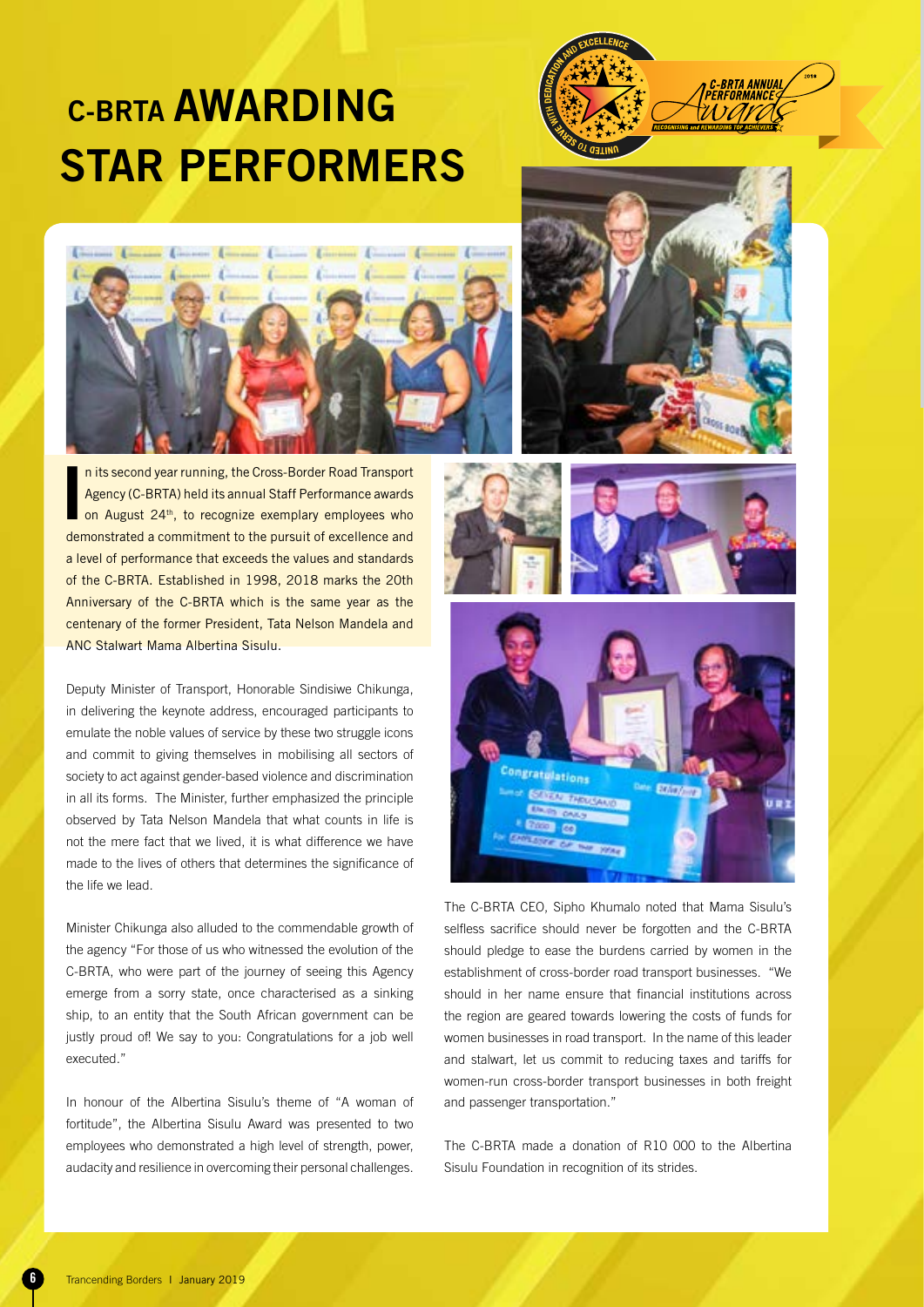# **Strengthening and Improving Relationships with Stakeholders**



T he success of the C-BRTA in executing its mandate depends on the continuous maintenance of excellent working relations with its multiple stakeholders at all levels in both the private and public sectors. These relationships in one way or the other contribute to the reduction of cross border constraints and improvement of the flow of cross-border traffic across borders.

Consultative Stakeholder forums, which were established as per the Cross Border Act 4 of 1998 and stipulates under Part 7 section 36, the requirement to develop and maintain appropriate stakeholder consultative networks and establish appropriate stakeholder consultative forums, are conducted quarterly and strive to engage stakeholders who firstly fall into the categories of all levels of State Departments or Agencies and the three spheres of government being, national, provincial and local. Secondly, the entities that play a key role in the cross border value chain.

The C-BRTA, held a Consultative Stakeholder Forum on September 12<sup>th</sup> 2018 and had in attendance and amongst others representatives from The Departments of Home Affairs, Trade and Industry, Environmental Affairs and Tourism and the South African Revenue Service, Bojanala District Municipality, Free State Provincial Department of Transport, Mpumalanga Department of Public Works, Roads and Transport, Eastern Cape Department of Transport, City of Tshwane, SABS, RSR, SALGA, Limpopo Department of Transport, Matatiele Local

Municipality, City of Mombela local Municipality and the Emalahleni local Municipality.

This forum, discussed (1) Border Town Initiative, which is a C-BRTA initiative designed to improve regional and economic integration between neighbouring countries to South Africa through a collaboration between the C-BRTA and Municipalities with and objective of creating awareness of business opportunities in the cross border industry for Youth and Women; (2) Border Management Agency Project Management (BMA PMO) and (3) solutions to problems faced by the industry in conducting cross border road transport business.

The C-BRTA also has in place Operators Forums that are held quarterly, which provide a platform to engage with stakeholders who are in the cross border road transport industry, operating in the cross border freight, buses, taxis and tourist industries. Each category of operators being taxi, freight, bus and tourist were provided a platform in the form of operator forums to discuss pertinent issues relating to (1) operator needs, (2) challenges faced by operators (3) issues affecting the industry and (4) challenges with regards to the permits

These stakeholder engagements, offer an opportunity for the C-BRTA and its stakeholders to have a cemented relationship that is beneficial for both stakeholders and the C-BRTA and which adds value to the cross border road transport industry value chain.

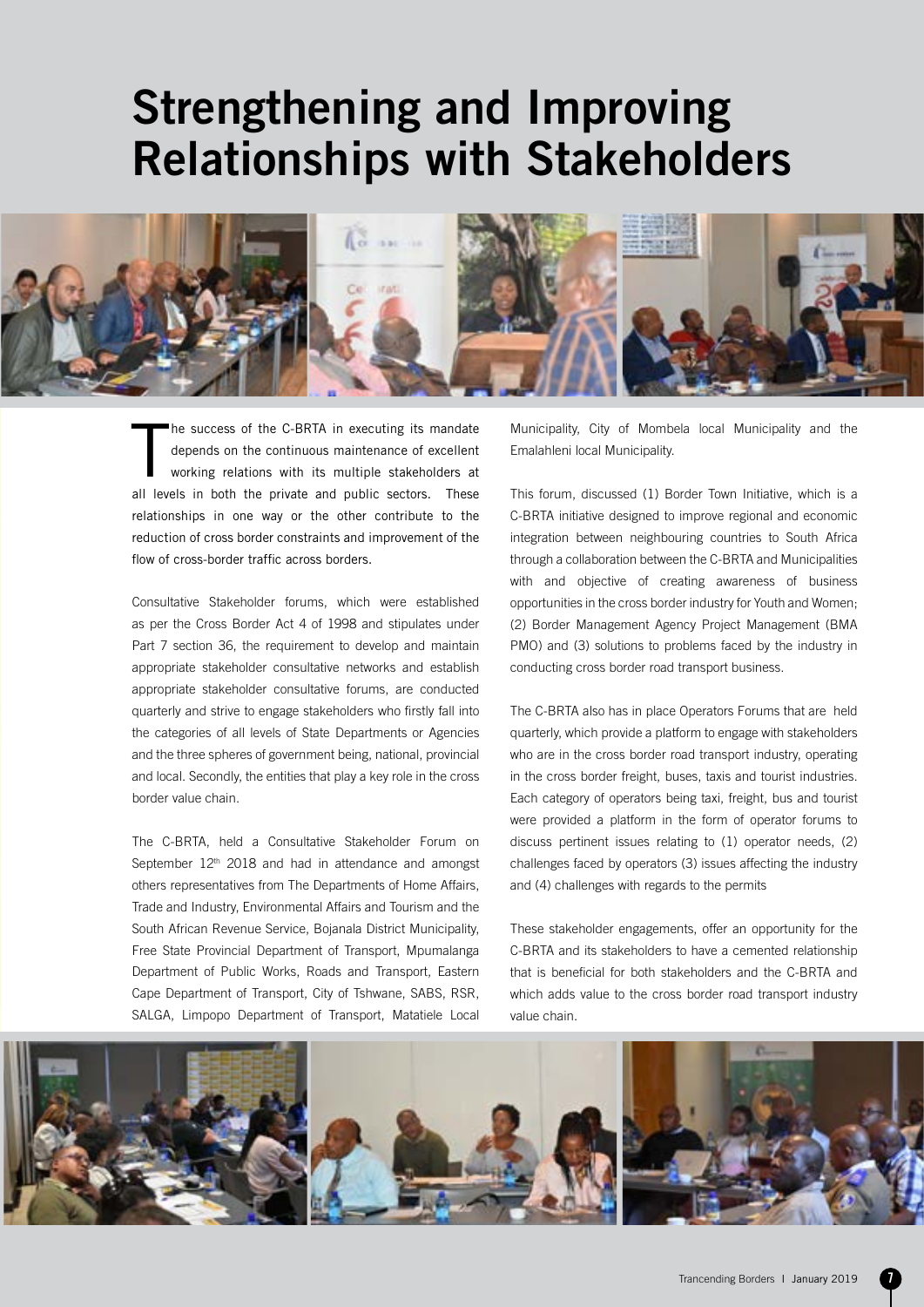# **Keeping**  Nelson Mandela's Legacy **Alive**



the International Mandela Day Campaign was<br>
launched in 2009 in recognition of Nelson<br>
Mandela's birthday on 18<sup>th</sup> July, via a unanimous<br>
decision of the United Nations General Assembly<br>
in November of 2009. It was inspir the International Mandela Day Campaign was launched in 2009 in recognition of Nelson Mandela's birthday on 18<sup>th</sup> July, via a unanimous decision of the United Nations General Assembly Mandela made a year earlier for the next generation to take on the burden of leadership in addressing the world's social injustices when he said that "it is in your hands now".

Nelson Mandela day, is more than a celebration of Nelson Mandela's life and legacy, it is a global movement to honour his life's work and to change the world for the better. This day further offers an opportunity to each and every one of us to spare 67 minutes of our time and engage in a community activity that ascribes to Mandela's values and his dedication to the service of humanity.

2018, marks the 20th anniversary of the C-BRTA and also the centenary celebration of Nelson Mandela, who believed that by giving a little of one's time to make a difference to the life of someone else, you can start changing the world around you. The CBRTA employees took heart of Mandela's principle and took part in the Mandela Day campaign by cleaning, cooking and spending time with the Aged at the Norma Care Center for the aged in Garankuwa, north of Pretoria. This Center, was founded by Nomalanga Mogomotsi in 2003 and houses more than 80 aged persons from the age of 60 years and supported by a staff of more than 30.

The CBRTA employees came prepared with all the gadgets required for cleaning, cooking a scrumptious lunch, donated fleece blankets and perishables. Employees further spent some quality time with both the staff and the aged.

"Mandela Day is about changing the world for the better and this is exactly what the Cross Border Road Transport employee set about doing on this day, we believe in what Mandela said that what counts in life is not the mere fact that we have lived, it is what difference we have made to the lives of others that will determine the significance of the life we lead. By employees rolling up their sleeves for 67 minutes of cleaning, cooking and spending time with the Aged we can proudly say that we lived up to what Mandela Day stands for" said Gugulethu Zwane, C-BRTA Executive in the Office of the CEO.

Nelson Mandela was and is still is an inspiration globally. His values that he lived by, his belief that we must live to serve each day in whatever we do, his promotion of a culture of peace and democracy and his dedication to the service of humanity is entrenched in history. These beliefs he lived by and actioned on came at a great personal sacrifice. This activity by the CBRTA employees is a continuous effort to leave our mark in uplifting the community and honouring Nelson Mandela.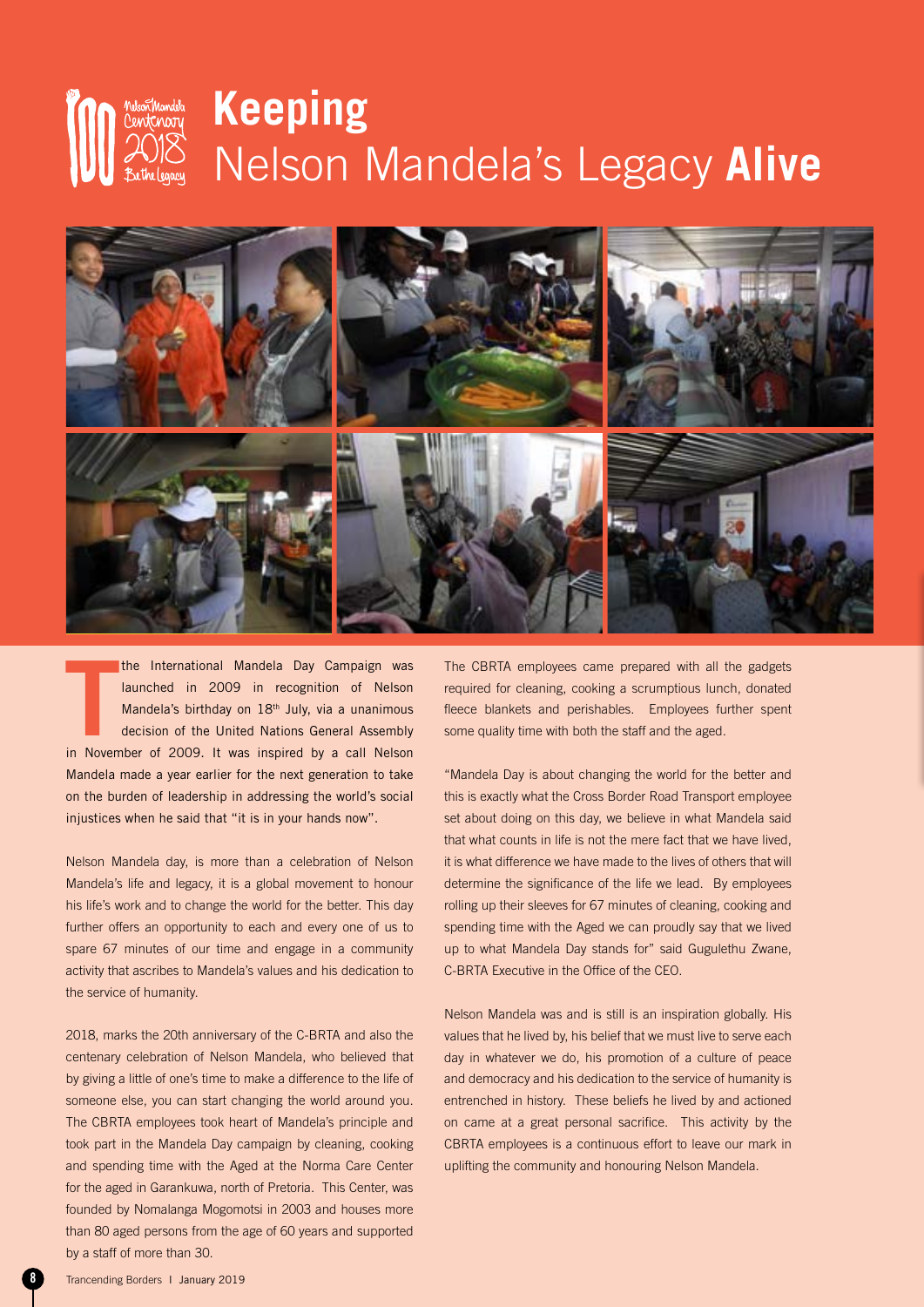

### **CELEBRATING WOMEN OF FORTITUDE**

Ugust 9<sup>th</sup> is Women's Day and this day presents an opportunity to celebrate Women's achievements, challenges and leadership roles that women of all opportunity to celebrate Women's achievements, races and religions have played and continue to play in South Africa. On this day in 1956, more than 20 000 women from all walks of life united in a mass demonstration to the Union Buildings in Pretoria. They protested against the unjust pass laws enforced on women in South Africa.

Wathint'Abafazi Wathint'imbokodo! (Now you have touched the women, you have struck a rock.) This phrase rang true as Women of the C-BRTA, turned out in numbers, to celebrate their successes and draw strength and courage from the four women (Helen Joseph, Rahima Moosa, Sophy Williams and Lilian Ngoyi) who led the Women's march which had been organized by Fedsaw (Federation of South African Women) on the Union Buildings in Pretoria.

 In recognition of this day, the C-BRTA hosted a Women's Day forum which provided a platform for C-BRTA female staff to share their challenges and how they overcame them, it also provided a space for women to learn from each other and gain encouragement from each other in order to tackle challenges that they are facing.

"I was very inspired by this forum since it gave us all an opportunity to share and draw inspiration from each other. Forums such as these uplift us as Women as we stand proud and celebrate this special day of ours, said Mpho Nkwana one of the attendees at this forum.